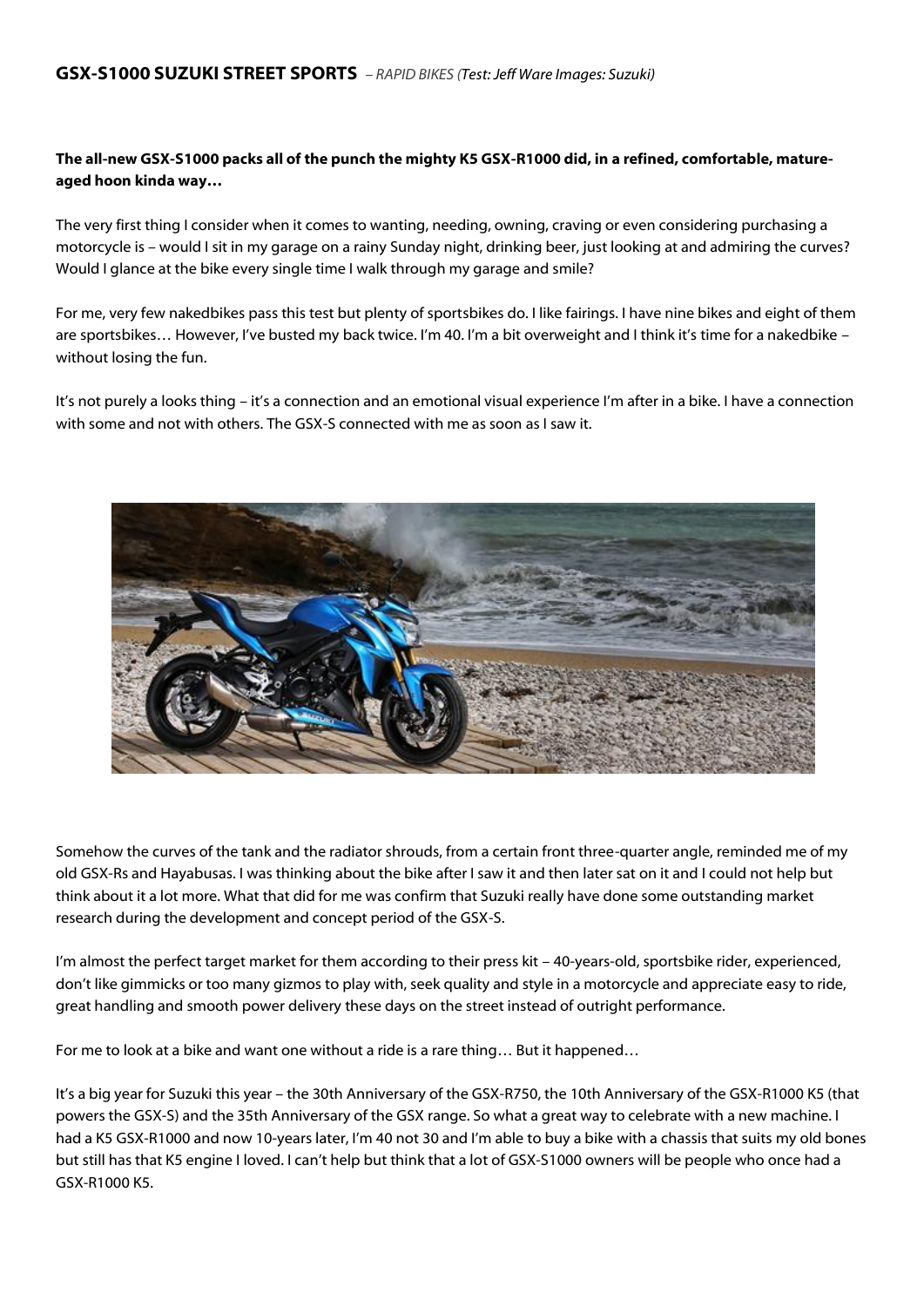

While the GS750 was Suzuki's first four-stroke inline four, it was the GSX range that kicked off Suzuki's four-stroke 16-valve lineage. The original concept of the GSX series from the 750E to the 1100S Katana was high performance yet with a broad powerband, nimble handling and great durability. Suzuki has continued this tradition with the new GSX-S1000. In case you are wondering, the GSX family starts with the new GSXRR MotoGP bike (Prototype), then the GSX-R comes next (Racing) followed by the GSX-S (Street Sport) and GSX-F (Sport Standard).

According to the Suzuki press kit, handed to us at the World Press Test in Alicante, Spain, the GSX-S concept is that it had to be a bike with the spirit of the GSX-R, ready for the street. After spending a full day testing in the Spanish sunshine, I can tell you, Suzuki have pretty much nailed that brief…

## **THE RIDE**

At the end of 2014 I spent two days riding all the middleweight and big bore nakedbikes on the market – both on the street and on a private testing facility. For my flight to Spain, I dug my 35-pages of notes out from that test and read through them. Not to compare the GSX-S to the others, as they really are split into quite a few sub-categories but more to remind myself of what I like and don't like about a big capacity sports nakedbike.

I really did not know what to expect of the GSX-S – but I was hoping that it was not too boring, yet not too crazy. For me, it had to be just a nice, fast, easy ride…

First impressions last and as soon as I sat on the bike I knew I would like it. The riding position made me feel familiar and at home. You sit 'in' the bike not 'on' the bike and the Renthal Pro Taper 'bars are at a fantastic level in relation to the seat.

The fuel tank is nice and tall and the footpegs roomy. It's a very neutral and relaxed riding position and the controls fall to hand nicely.

Firing up the bike requires a single push of the button rather than holding it down and no clutch-in is required, so as I gear up I hit the button. The GSX-S idles with that GSX-R raspy growl we all love. It sounds smooth but angry. I blip the throttle as I hop on and a short, sharp note fires out of the stubby exhaust tip. Nice. Exciting. Fun…

It takes just a few kilometres to be completely comfortable on the GSX-S. Initially short-shifting through the smooth, positive gearbox as we make our way out of Alicante to the hills for our photoshoot, I soon begin to explore the midrange of the bike and I'm impressed.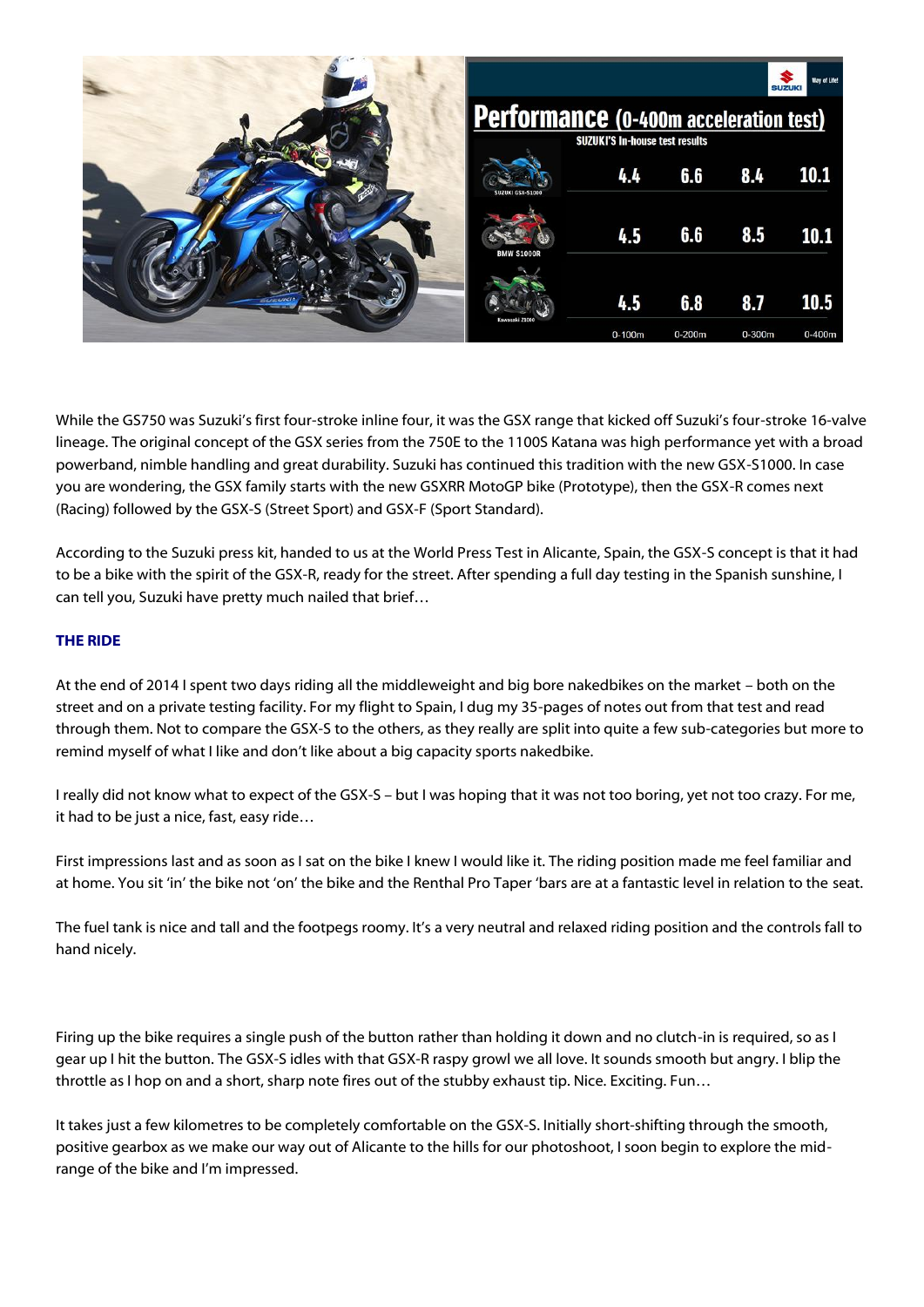It pulls from 2500rpm like a freight train and accelerates hard through 5000rpm – 6000rpm for a very meaty mid-range area. The intake noise is howling and addictive and the exhaust is one of the best, if not the best, sounding standard pipes I can remember hearing. I would only change it for style not for sound…

The road opens up briefly and I glance at the dash – we're averaging 160km/h in top gear en route to the shoot. So, with some room ahead I drop back to fourth and take it to the rev limiter. The top end acceleration makes me laugh inside my helmet – along with the fact that I'd be arrested in Australia for this hooning!

It's not GSX-R1000K5 top-end but it is GSX-R1000 K1 top end – more than enough for a bike with no fairings! Acceleration is really impressive – this bike is a V8 with handlebars… it does not drop off up top, it just keeps on pulling harder until the limiter cuts the fun. The only issue I am dealing with is an abrupt initial throttle snatch from a closed throttle. It happens at any rpm and can only be dampened using some rear brake preloading prior to opening the throttle. I'm hoping this is a pre production issue with the ECU/tune of the bike. Once that initial 'snap' is dealt with, the throttle is fantastic – a real one-to-one feeling with the back tyre.



The gearbox ratios and overall gearing suit the K5 powerplant well and I would not change the final gearing at all. There is also plenty of engine braking but no rear wheel hop on downshifts, thanks to the back-torque limiting clutch.

Like any nakedbike of course, there is no wind protection, so sustained speeds of over 140 – 150km/h are literally a pain in the neck… However, below those speeds the ride position is comfortable.

The first corners I arrive at turn out to be the photo location – so despite being unfamiliar with the bike and it being quite early in the morning, I have to style it up for the shoot on a range of awkward, narrow, low speed double-apex corners! The GSX-S chassis is so nicely balanced with a natural, confidence-inspiring feel and a feeling of good mechanical grip that I am able to get straight into the knee down action shots, despite cool tyres. Cornering the GSX-S is effortless.

In fact, it out-handles the GSX-R in these conditions. Where I look, the bike follows. It tracks my vision and a bike that does that is a bike with very good geometry that makes riding a fun experience – not a tiring or draining experience. A big tick there for Suzuki.

Ground clearance is fantastic and even at knee down angles the footpegs only touch if there are bumps mid corner. Riding position is not important either, again proving the good chassis geometry. I tried sitting upright, hanging off, half hanging off, sitting forward and back while riding and cornering and none really made a difference – the GSX-S just got on with the job of tracking nicely through the turns.

The bike is really stable and I notice as I accelerate hard out of turns, some with crests, that there is no sign of wiggle or headshake. Changing direction is not a problem, either, as I discover a few times. The first situation is a large boulder that has fallen on the road – and I am flat-out in second gear when I see it, quickly changing line while already committed to the turn – with no problem.

I do not run wide, I simply steer around the boulder. A lot of bikes would have gone straight into that rock…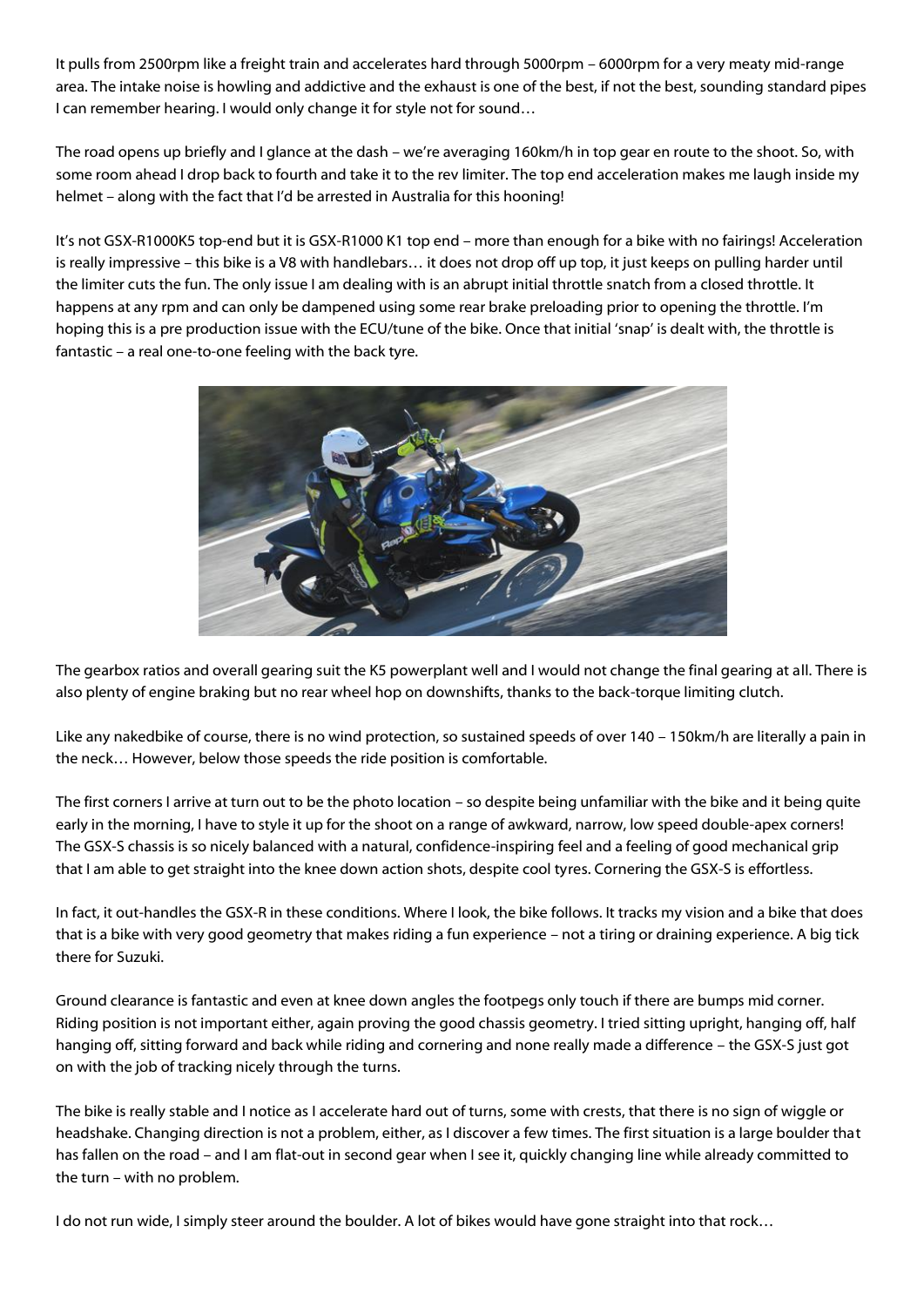The next steering test is a cyclist in the middle of the lane on an uphill blind corner and the third is a lady in a car on my side of the road! In each 'test' the GSX-S helped me save myself from a big crash… this is a great steering motorcycle.

The Dunlops offer good grip but as I negotiate yet another tight, twisting Spanish mountain I would like more feel from the tyres – particularly the front. I'm braking incredibly hard right up to the apex of some turns – some downhill and although I have no moments I would like more front tyre feel just for confidence.

The rear grips well aside from a big slide on a typically slippery Spanish white road marker line that no tyre would find grip on. It's the only time I feel the traction control working. It saves my skin actually… at least from a big highside.

The brakes are a good package. The test loop I'm on is perhaps one of the hardest tests of front brakes I've ever come across on the road. It's a good 150km this section, of non-stop hard braking, hairpin after hairpin, a lot of it downhill – and the brakes do not fade at all, despite me squeezing them so hard I'm using the ABS almost every corner entry.

The brakes do lack some initial bite and they need a good, hard squeeze at the lever but this is a good setup for a nakedbike with road-based fork settings. Any sharper on the brakes would mean a change in those springs and settings.

The rear brake is great for cornering and I'm using it like a throttle for the tight parts as I carry some trailing throttle – due to the throttle snatch I mentioned earlier.

I'm not tiring at all on the GSX-S, despite the heavy braking and acceleration. The ride position allows me to really utilise my legs and the tank gives me support on the brakes, not to mention the big, wide Renthals.

The standard footpeg position suits me and I would not fit adjustable rearsets and the seat is comfy – no aches after five or six hours in the saddle.

After a quick lunch stop somewhere on the side of a mountain, I head off with the group, this time hoping for some bumps. So far the roads had been billiard table smooth and I know this is not what we have back home!

I get what I hope for and I'm soon screaming along flat-out on a bumpy, snotty goat track of a road. The GSX-S remains stable and composed but the suspension does not give the control that higher spec suspension would, however, I'm being fussy here. The shock is basic and there is some fade. I would not replace it if I owned a GSX-S – at least not until it is finished and needs replacing. If I was going to do some track days or sports touring, I would go for a higher quality aftermarket unit though. The forks are good without being fantastic. There is good support there on hard braking and good damping control – they just got a bit overworked on the fast, bumpy sections. I went up just two clicks of front compression during the test, to slow down initial dive on the anchors. I made no other changes to the settings of the GSX-S throughout the test loop.

On the fast, smooth sections as well as the slower stop/start smooth sections the suspension settles quickly and gives good support to the bike, no complaints there at all – it's a good set-up.

The switchgear is easy to use and the traction control can be switched between the modes while riding. Once the mode is selected, it is confirmed the first time the throttle is closed fully.

The mirrors are very good, with minimal vibrations and the LCD dash is in the line of sight at a glance, however, I could not read the tacho numbers while riding, only the speed, TC setting number, trip, time and gear position.

It's the little things that make riding the GSX-S so easy, like the sidestand – it naturally falls to foot when you want to flick it down to park – I didn't even have to look down for it. The seat is wide enough to give support but narrow enough to aid sports riding. The fuel tank is quite big and tall, so it's nice to rest an elbow on for some one-handed freeway cruising or just to chill out for a while – and there is no heat from the engine or exhaust to cook you while you ride. The GSX-S is not overly complicated – it's got a throttle, brakes, handlebars and a strong engine. These things are the basics we all need to make us smile and I am still grinning thinking about the GSX-S1000.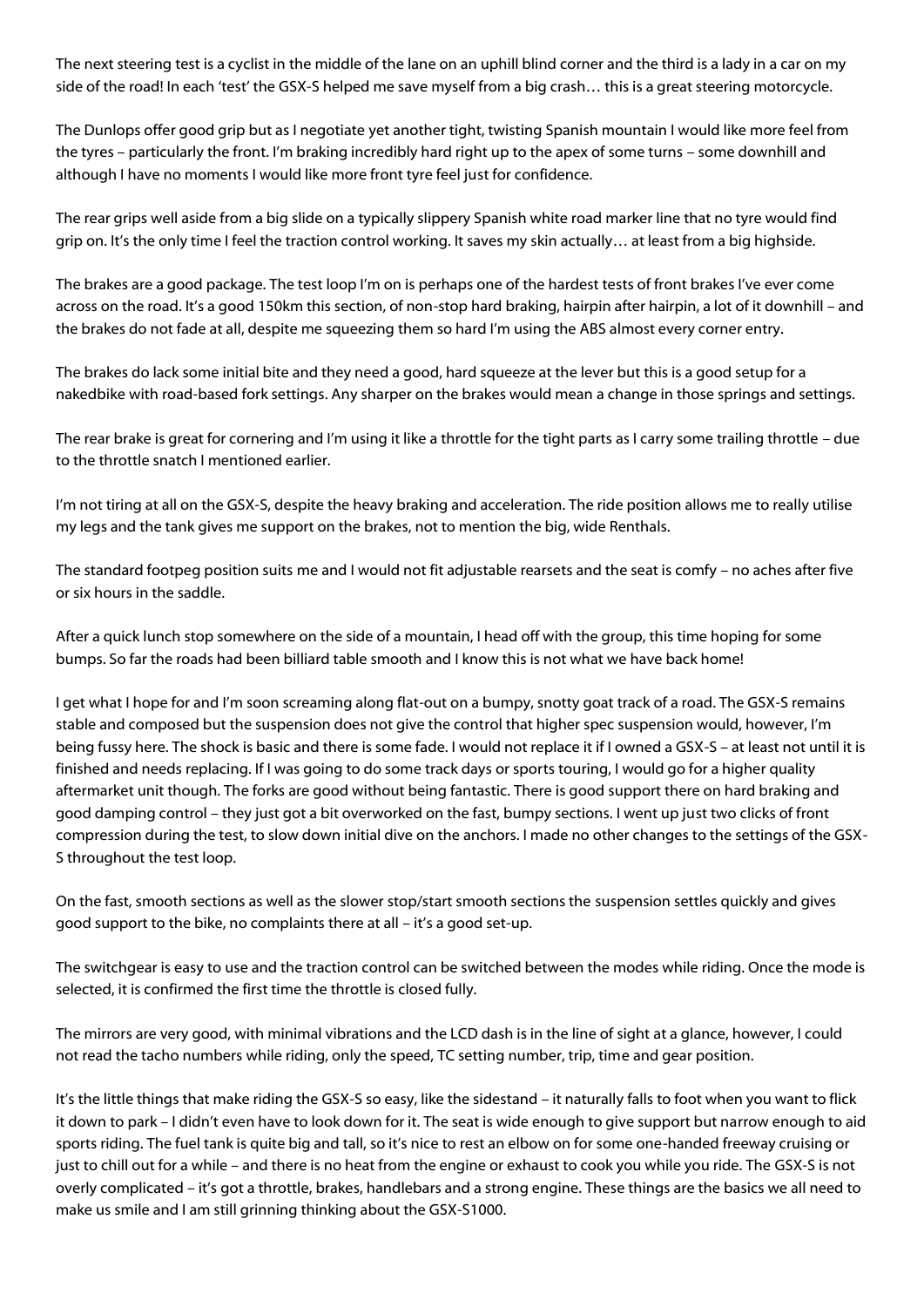

The GSX-S1000 powerplant has been refined and re-worked from the mighty K5 engine to compliment the new nakedbike. Basically, it is the same version of the 999cc 2005-2008 powerplant that got such a cult following, designed to give more acceleration and throttle response. The K5 engine was chosen as it has a long stroke for better mid range than the current GSX-R engine, because of its crank and gearbox layout permitting the desired frame design, and due to its proven reliability through multiple championships.

Bore and stroke remains 73.4 x 59mm, allowing for a compact combustion chamber and flat top pistons. This gives a broad spread of power throughout the rev range. The engine dimensions remain the same with cylinder pitch at 80mm and the same horizontally split crankcases and crank/input/output shaft layout. Cylinder angle is 23 degrees. There are some new parts – such as FEM (Finite Element Method) pistons that are three per cent lighter, helping with acceleration. The new camshafts are designed to optimize valve timing for the street, whereas the GSX-R1000 was tuned for the track. Iridium spark plugs heighten spark strength and therefore combustion efficiency, contributing to higher power, more linear throttle response, easier start-up and a more stable idle.

The cylinders are SCEM plated (Suzuki Composite Electrochemical Material) to improve heat transfer and durability. The compression ratio is 12.2:1 versus the GSX-R K5 ratio of 12.5:1 over the previous model's (K4) 12.0:1. Valve size and port shape is unchanged.

The gearbox remains as per the GSX-R1000 and the back torque limiting clutch is also retained.

GSX-R1000 K7 44mm throttle-bodies are used, utilising the SDTV (Suzuki Dual Throttle Valve) system, where the secondary valves are servo controlled. The injectors are 10-hole long-nose units. The airbox is all-new, as is the exhaust system, which features equaliser pipes between cylinders one and four and, two and three. The catalytic converter is at the header collector box, which then joins the large volume exhaust chamber. The stubby muffler features a flapper valve, or SET (Suzuki Exhaust Tuning) system. Throttle position, gear position and engine rpm determine the opening of the servomotor driven valve, controlling pressure waves for optimum performance.

A highly efficient radiator keeps the engine cool, as does a newly designed liquid-cooled oil cooler.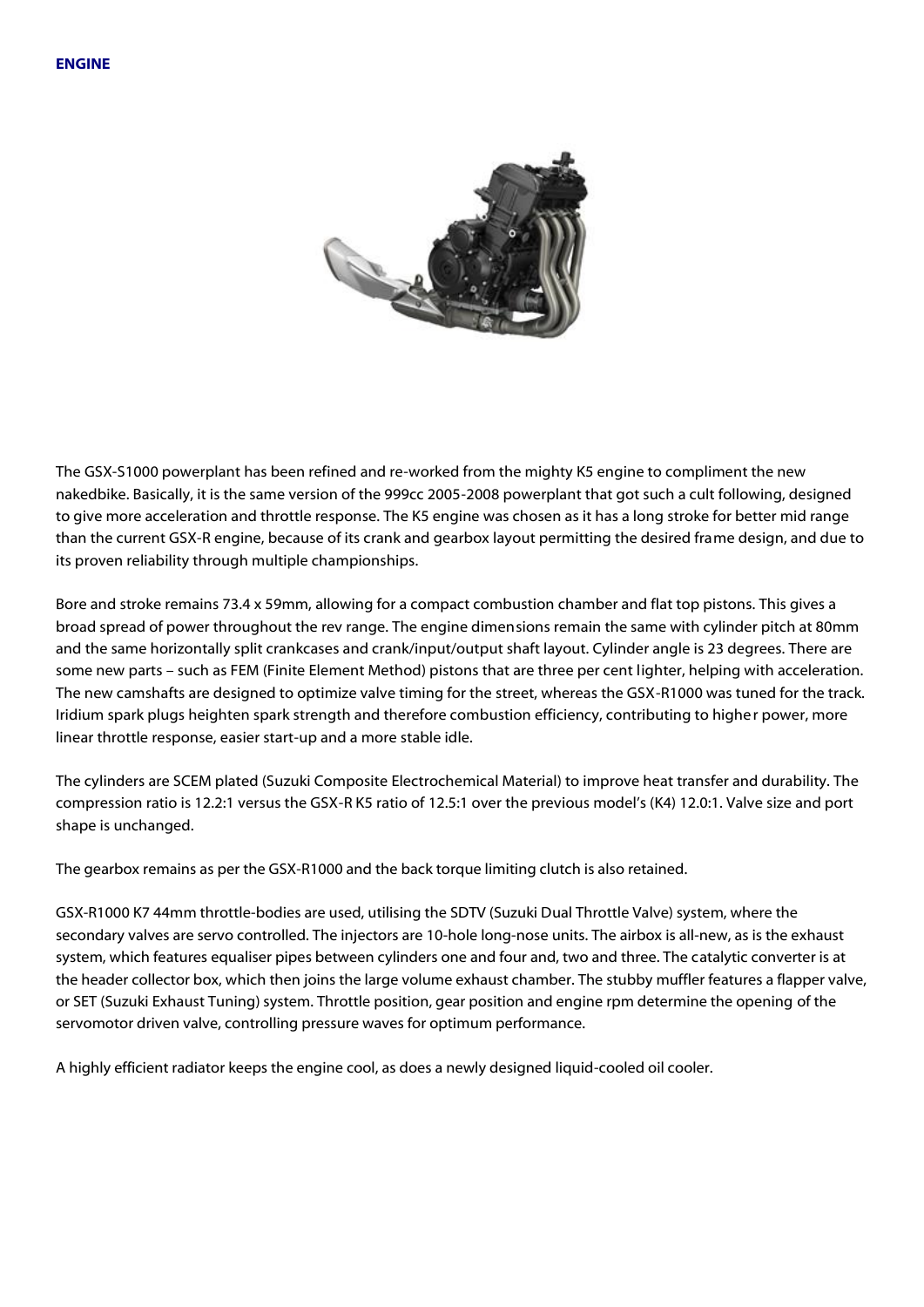

The chassis design brief was a tough one for the chassis engineer – it had to be good in city traffic, on highways, rural roads and twisty roads.

This was achieved with an all-new frame that is lighter than the GSX-R1000 frame. The frame was designed with FEM analysis technology and the main rail forms a straight line from the steering head to the swingarm pivot. The actual swingarm is straight off the current model GSX-R1000. Rake and trail figures are 25º and 100mm while seat height is just 815mm.

The forks are KYB fully adjustable 43mm inverted units with 120mm of stroke, while the shock is a link type unit with a 63mm stroke. It is adjustable for preload and rebound only.

The Brembo four-piston monoblock calipers have 32mm pistons and squeeze 310mm rotors. The calipers are the same as used on the current GSX-R1000. ABS is by Bosch.

The wheels are all-new six-spoke cast alloy units manufactured by TRP. The standard tyre is the Dunlop D214 with a 120/70 – 17(f) and 190/50 – 17(r).

The standard handlebar is a Renthal Fatbar, which is aluminium and very rigid. This is good for drops as well as reduced vibration.

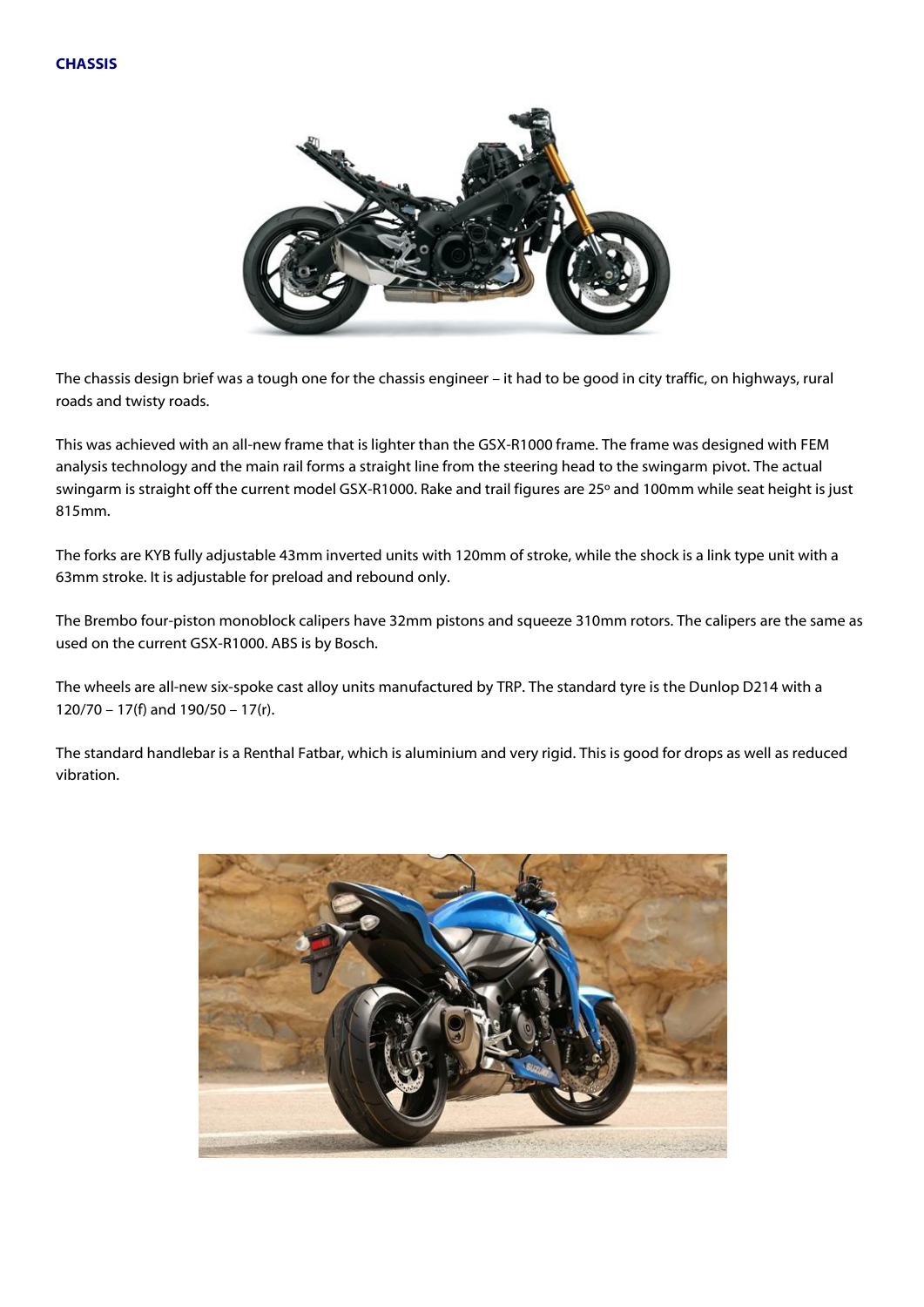#### **ELECTRONICS**

The GSX-S1000 is not a super high-tech bike but it has just the right amount of electronics that you don't need a degree in software engineering to understand the system. It's really, really easy to use, which I found fantastic.

There are three traction control settings to choose from as well as 'Off'. It's a very easy system that is operated by a left 'bar toggle switch, with the level displayed on the dash.

The TC system monitors front and rear wheel speeds, throttle position, crank position and gear position 250 times per second and quickly reduces power output when spin at the rear wheel is detected. Engine output is managed by ignition timing and air delivery to ensure smooth operation. Mode 1 is the lowest sensitivity level allowing a certain level of wheelspin, suitable for fast sports riding in dry conditions. Mode 2 is the second lowest setting and activates earlier – it is for normal riding conditions and is the mode I used most during the test.

Mode 3 is for wet or cold conditions.



The ABS control unit is supplied by Bosch and weighs just 640 grams. It monitors front and rear wheel speed 50-times per wheel rotation and matches stopping power to available traction. I tested the system purposely in many conditions and found it fantastic.

The LCD instrument cluster is packed with features and weighs just 275 grams. It includes speedo, tacho, odo, dual trip meters, gear position, water temperature, range, fuel consumption average and instant, traction control mode and fuel gauge – plus a clock.

The GSX-S also features a one-press starter button (no need to hold it down) and you don't have to hold the clutch in to start the bike.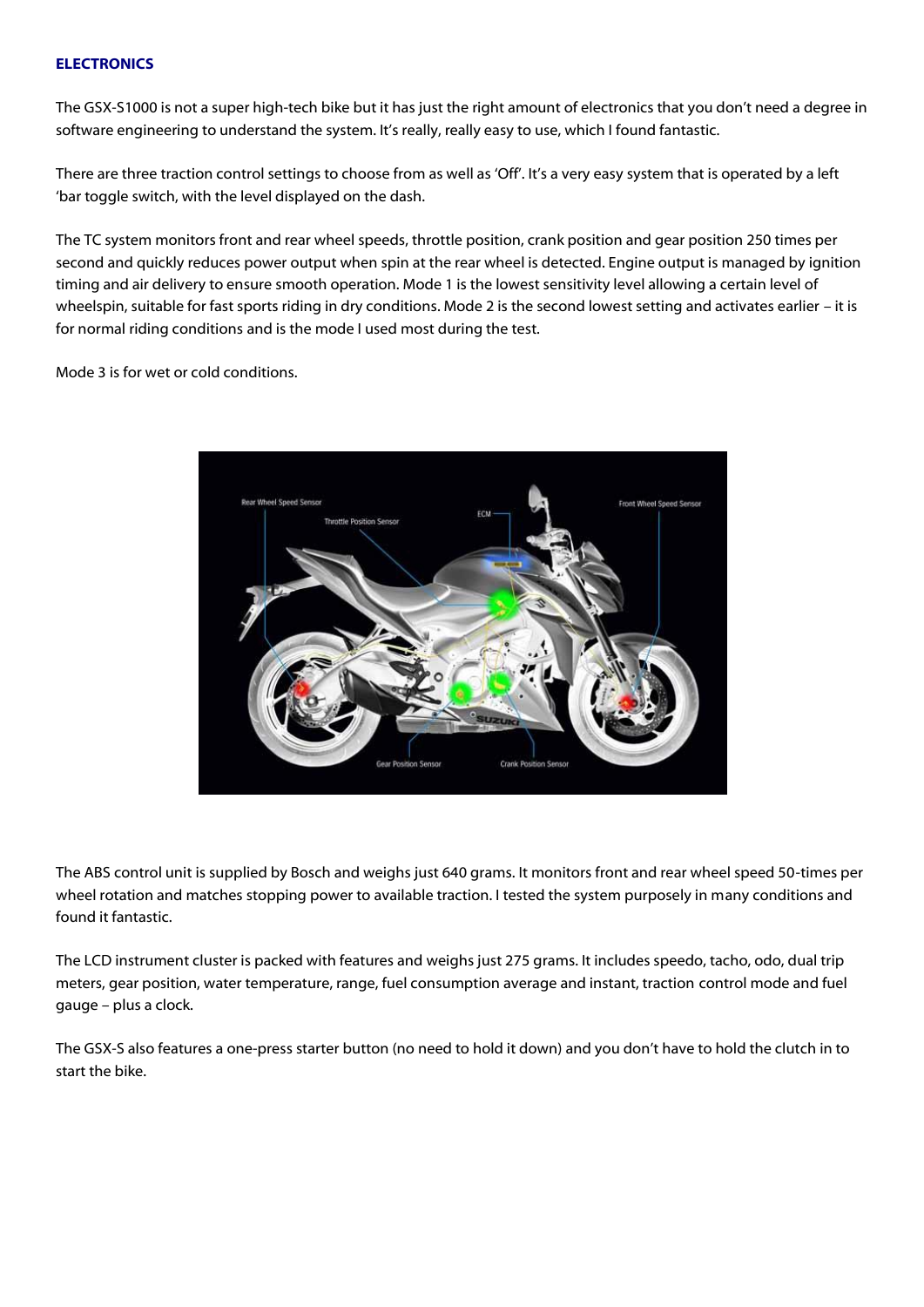#### **STYLING**



A wild, bold and aggressive look was the brief for designer Shinji Tamura – with the look of a crouching beast, not a Transformer or Manga styling… With a target rider above the age of 40, a touch of class and style also had to go into the design process.

The headlight, a multi-reflector type with 60/55w bulb, has two LED lights positioned under it to give a 'fang' effect, while the rear end has an LED taillight with a double lens to add some style and class, according to Tamura-San.

The belly-pan is designed to have sharp lines and surfaces that connect dynamically to the tail section when viewed from the side, while the radiator shrouds are designed to emphasize a more dynamic and fierce side to the bike – as well as actually doing their job of directing airflow for cooling and rider comfort. Smart use of black plastics and painted surfaces gives the tail unit a very sharp and clean look and the short tail section gives a streetfighter touch to the bike. The stubby muffler adds to the aggressive look to the rear of the bike, as do the sportsbike style seats. Pillion comfort was not a priority as the target rider is a weekend quick blaster who rarely does long trips or takes pillions…

## **ACCESSORIES**



The GSX-S1000 is built to be customised and Suzuki have recognised this by releasing a range of accessories for owners to personalise their new bike. We won't get the Yoshimura muffler here in Australia, due to ADRs, however the rest of the accessories will be available through your local Suzuki dealer. Visit suzukimotorcycles.com.au for more info.